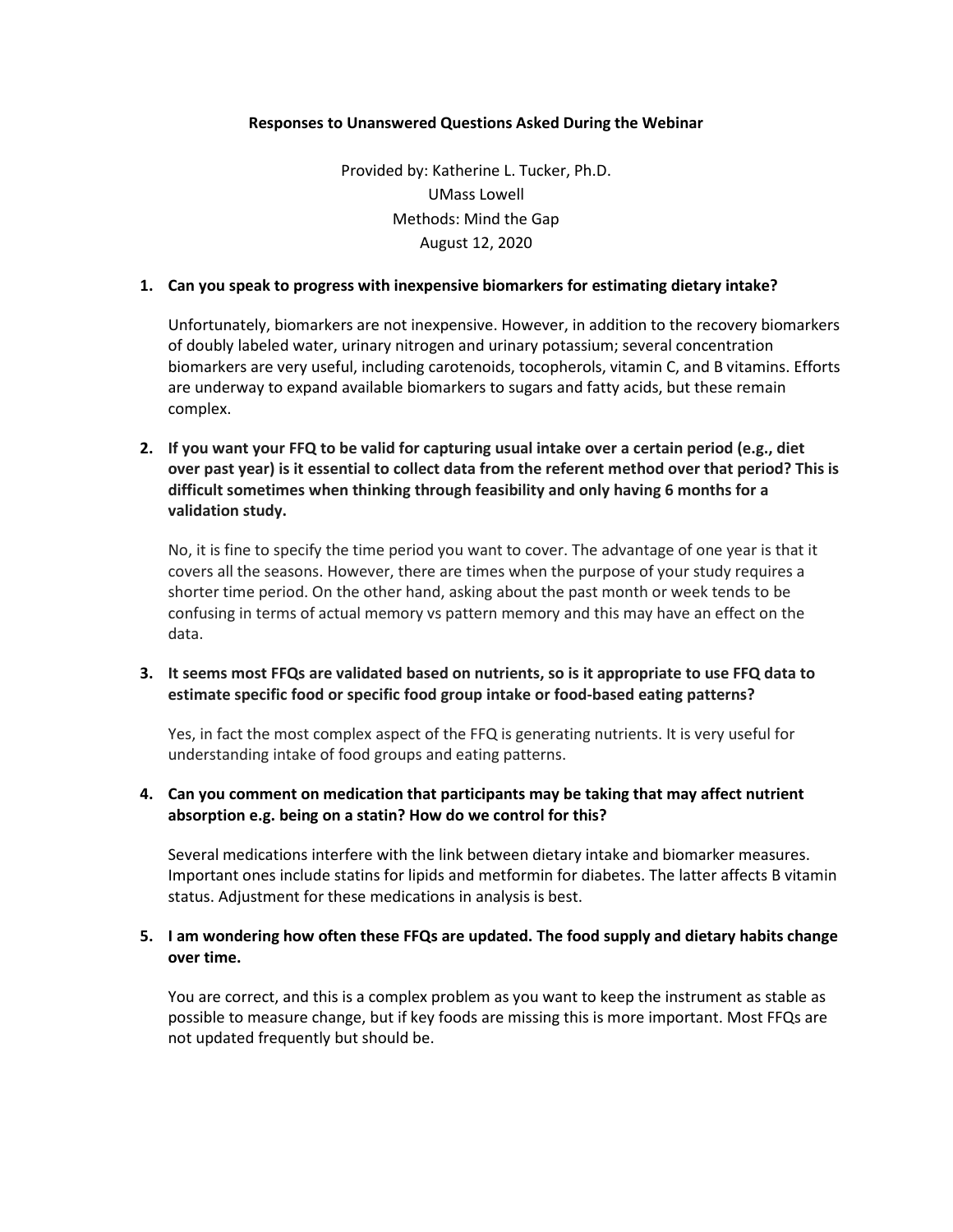**6. Do any questionnaires account for seasonal changes in intake for people who buy primarily from farmers markets? Have we been inclusive of diverse populations in our research on dietary assessment? If not, what populations need more attention?**

**Seasonal change is an important challenge. Many FFQs ask for intake of key seasonal foods in season and sometimes may also ask about the rest of the year. This is currently imperfect and can be improved.** 

To me the biggest issue with FFQ is the lack of inclusion of minority populations, be it ethnically or by eating pattern (e.g., vegan). Therefore, each study should carefully take a look at the population to be covered. Content should not only be based on the majority, but inclusion of dietary intake of key minority groups should be evaluated separately and then merged back into the final questionnaire.

# **7. You pointed out problems with a single-day dietary assessment. What if the goal is to estimate the average intake for a group, to allow comparison to another group? Can a single measure on each person be adequate in that circumstance?**

Yes, if the groups are sufficiently large, the mean of a single 24 hour recall that has been carefully conducted, is valid for comparing group means.

## **8. I suspect that standard FFQs won't work well for a number of population subgroups. Isn't that where 24-hour recalls would have an advantage?**

Absolutely, I would always start with 24 hour recalls with a new population subgroup. That information can then be incorporated into future FFQs, particularly with new technology that allows skip patterns.

## **9. How valid is ASA24 for immigrant groups, non-English-speaking groups?**

The ASA24 is open-ended, so as a 24 hour recall it is valid for those who are compliant and able to complete it if it is presented in a language they understand. My experience, however, is that it is best to interviewer administer questionnaires to low literate participants. As of now, the ASA24 is available in Spanish and has attempted to include foods and food names for various Latinx groups.

## **10. Are there other initiatives underway to develop population specific FFQs similar to the Puerto Rican Health Study FFQ?**

There likely are, but I am not aware of them.

#### **11. Does the national increase in obesity correlate with decreased smoking?**

It does correlate, and there may be some causal relationship, but it is unlikely the major cause of the extreme rapid escalation in obesity prevalence.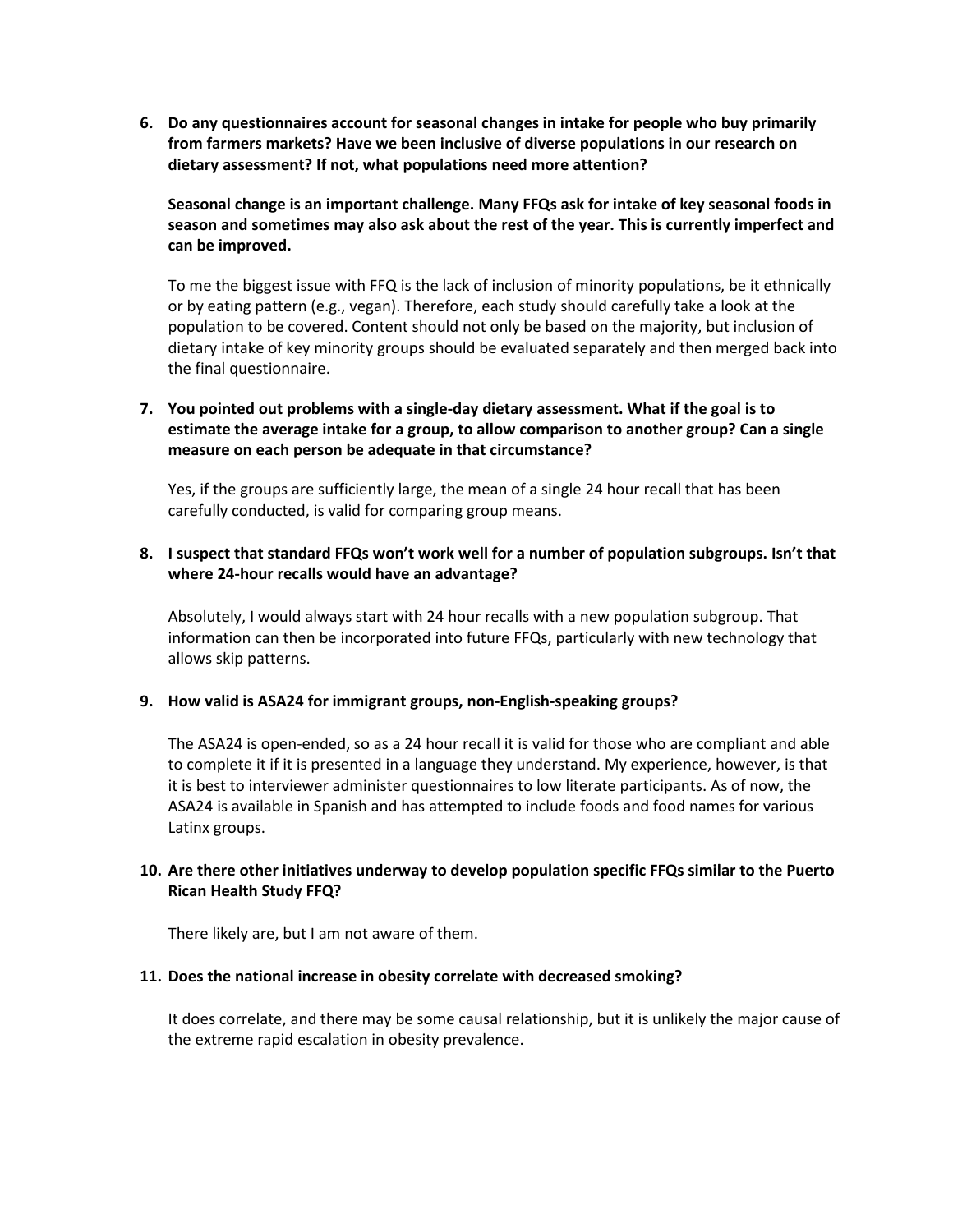## **12. Can you talk more about the systematic error in using a FFQ and how to mitigate this error by using statistical modeling?**

The systematic error from missing foods or major misestimations of portion sizes or recipes for foods frequently consumed by subgroups cannot be mitigated with statistical modeling. Some systematic error has been identified by sex, BMI or other characteristics, which have been modeled to improve estimates, but this needs to be evaluated very carefully.

# **13. What dietary method would you recommend for a new randomized trial to evaluate an intervention to increase fruit and vegetable intake in adults? And what if you were doing the study in primary school children? Or in adolescents?**

It depends in part on how long the randomized trial will last. For short trials, the FFQ can be confusing, in which case, I would recommend 2-3 recalls before and after the trial. For longer trials, an FFQ can be useful with adults. In primary school children or adolescents I would feel safer with multiple interviewer administered recalls before and after, as there is a tendency to report what was served rather than consumed and this can overestimate intake unless specifically probed for.

#### **14. What dietary method would you recommend for a new cohort study?**

It depends on the population to be covered. If already covered by an existing validated FFQ, I would select this. If it contains diverse groups, I would first see if data from 24 hour recalls are available for all the key groups. If so, by examining the key foods contributing to nutrients, portion sizes and recipes separately by group, a new FFQ could be developed. If not, I would start with multiple recalls to gather this information.

# **15. How can new technology help us to improve our dietary assessment? For example, using the camera on our cell phone to take before and after pictures of each meal.**

A lot of hope was places on photos, but this has not materialized, except in the case of improving portion estimation. For example, a photo of a soft drink will not tell you if it is diet or sugared. A photo of a mixed dish will not tell you the fat content. There is no way of avoiding self-report, but these technologies can be combined to improve precision.

#### **16. How can dietary assessment best be applied for personalized nutrition recommendations?**

The methods we currently use are fine to start with, as long as subgroups are properly represented. A major issue is improving estimation of quality beyond food groups, which will require new technology to rapidly get to more details of frequently consumed foods by individuals to get more precise information on fat, sodium and nutrient content. One idea is to have participants scan barcodes on frequently consumed items in the home to get that detail.